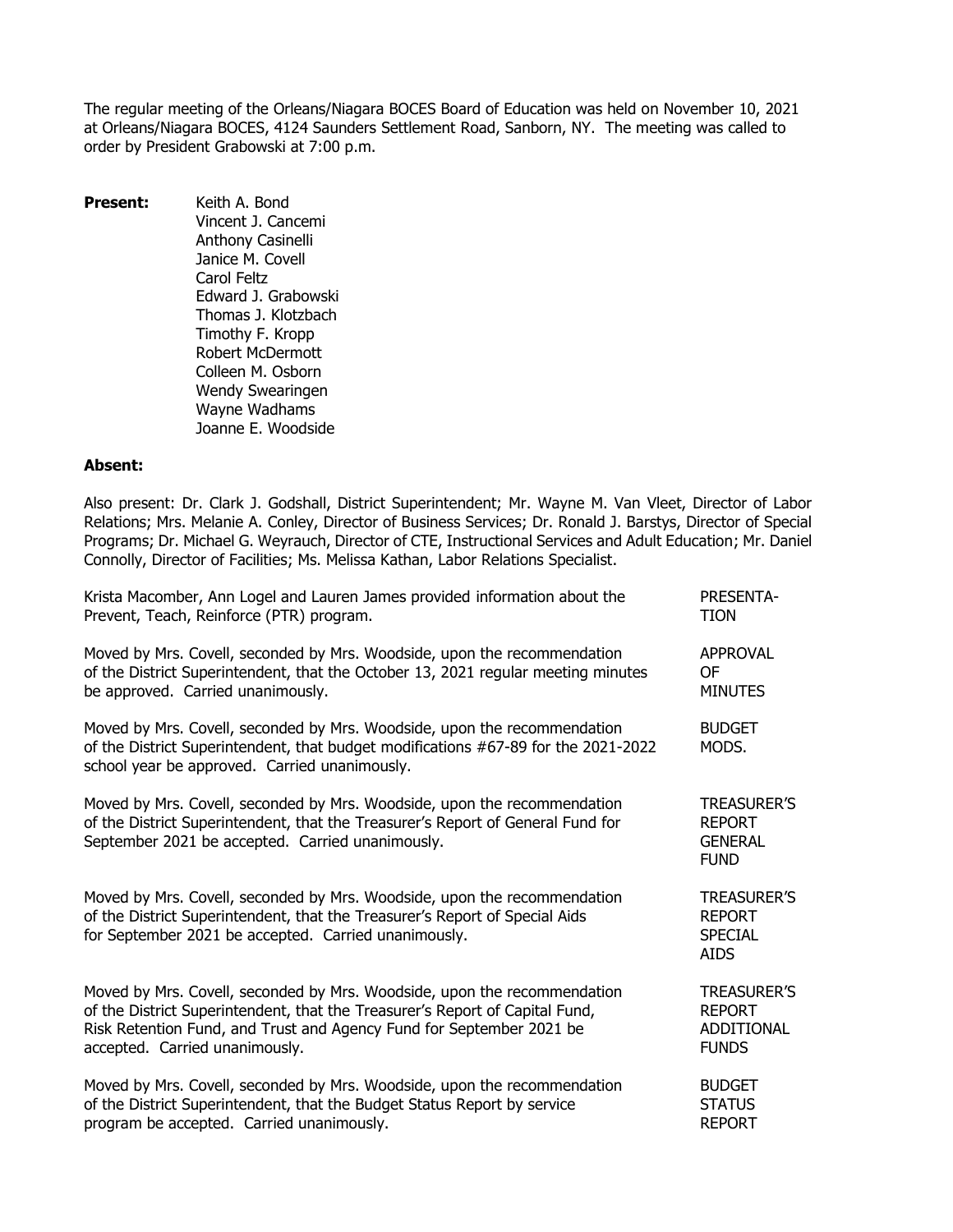| Career Education: National Technical Honor Society inductions will be<br>held in person next week with limited attendance. Starting a cosmetology<br>class for adults. Working on changes to the nursing program which will help<br>students to be more successful.<br>Facilities: A written update was provided. Facilities tour was conducted<br>in October.<br><b>Public Relations:</b> This year's CTE guide has been completed. Working<br>on newsletters for eight districts, including BOCES. Created a one-minute<br>video for the Niagara CTEC animal science program to be used for student<br>recruitment. Working with Lewiston-Porter CSD on the International Student<br>Science Fair in May 2022.<br>Legislation: Mr. Klotzbach distributed copies and reviewed the voting results<br>from the New York State School Boards Association annual business<br>meeting.<br><b>Audit:</b> Will meet with the internal auditors to review the internal risk<br>assessment on December 8, 2021 at 6:00 p.m. | <b>BOARD</b><br><b>COMMITTEE</b><br><b>REPORTS</b>                                |
|---------------------------------------------------------------------------------------------------------------------------------------------------------------------------------------------------------------------------------------------------------------------------------------------------------------------------------------------------------------------------------------------------------------------------------------------------------------------------------------------------------------------------------------------------------------------------------------------------------------------------------------------------------------------------------------------------------------------------------------------------------------------------------------------------------------------------------------------------------------------------------------------------------------------------------------------------------------------------------------------------------------------|-----------------------------------------------------------------------------------|
| Dr. Godshall spoke about COVID-19 testing and vaccinations. He mentioned<br>the December 2, 2021 tour at Young + Wright Architectural. Dr. Godshall<br>is planning a board retreat for January 2022. He has been invited to<br>the Niagara County Community College flight school grand opening.                                                                                                                                                                                                                                                                                                                                                                                                                                                                                                                                                                                                                                                                                                                    | SUPERIN-<br><b>TENDENT</b><br><b>COMMENTS</b>                                     |
| Mrs. Conley reviewed the 2022-2023 administrative, capital, and operations<br>and maintenance budgets.                                                                                                                                                                                                                                                                                                                                                                                                                                                                                                                                                                                                                                                                                                                                                                                                                                                                                                              | <b>BUDGET</b><br><b>REVIEW</b>                                                    |
| Moved by Mr. Klotzbach, seconded by Mr. Kropp, that the Board of Education<br>hereby approves the lease agreement for lease of space to Danielewicz<br>Brothers, term of December 1, 2021 through November 30, 2022, as<br>submitted, and authorizes the Board President to sign the agreement.<br>Carried unanimously.                                                                                                                                                                                                                                                                                                                                                                                                                                                                                                                                                                                                                                                                                             | <b>LEASE</b><br><b>AGREEMENT</b><br>WITH<br><b>DANIELEWICZ</b><br><b>BROTHERS</b> |
| Moved by Mr. Klotzbach, seconded by Mrs. Osborn, that the Orleans/Niagara<br>BOCES approves the agreement with E-Therapy, as submitted, and the Board<br>authorizes the Board President, the District Superintendent and/or his<br>designee to sign the agreement upon approval by the BOCES's general<br>counsel and containing any revisions as approved by the BOCES's general<br>counsel. Carried unanimously.                                                                                                                                                                                                                                                                                                                                                                                                                                                                                                                                                                                                  | <b>AGREEMENT</b><br>WITH<br>E-THERAPY                                             |
| Moved by Mr. Klotzbach, seconded by Mrs. Osborn, upon the recommendation<br>of the District Superintendent, that the Board of Education hereby approves<br>the purchase of 60 copies of the following textbook for the Orleans and Niagara<br>CTEC animal science programs:                                                                                                                                                                                                                                                                                                                                                                                                                                                                                                                                                                                                                                                                                                                                         | <b>TEXTBOOK</b><br><b>PURCHASE</b>                                                |
| Veterinary Assisting Fundamentals and Applications, author: Beth Vanhorn,<br>published by Cengage, second edition, copyright date 2022, at a cost of<br>\$112.00 per book (Total: \$6,720.00).<br>Carried unanimously.                                                                                                                                                                                                                                                                                                                                                                                                                                                                                                                                                                                                                                                                                                                                                                                              |                                                                                   |
| Moved by Mr. Klotzbach, seconded by Mrs. Osborn, upon the recommendation<br>of the District Superintendent, that the donation of 75 pumpkins (one for each<br>student) from Nicole Gasiewicz, Clarence, NY, to be used at the Royalton-<br>Hartland Learning Center, be accepted. Carried unanimously.                                                                                                                                                                                                                                                                                                                                                                                                                                                                                                                                                                                                                                                                                                              | <b>DONATION</b>                                                                   |
| Moved by Mr. Klotzbach, seconded by Mrs. Osborn, upon the recommendation<br>of the District Superintendent, that the donation of 16 pumpkins from Russell's<br>Tree and Shrub Farm, East Amherst, NY, to be used at the Royalton-Hartland<br>Learning Center, be accepted. Carried unanimously.                                                                                                                                                                                                                                                                                                                                                                                                                                                                                                                                                                                                                                                                                                                     | <b>DONATION</b>                                                                   |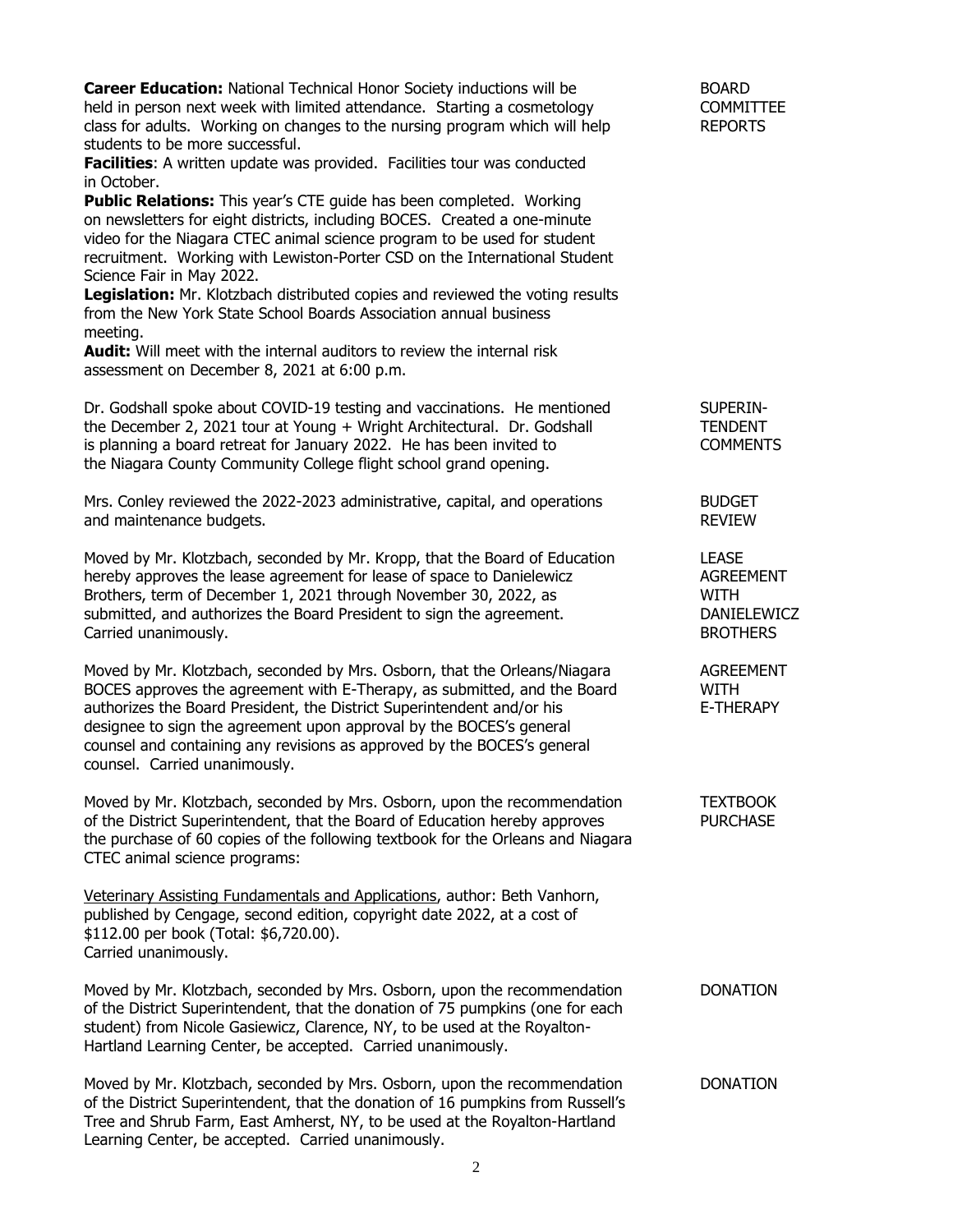Moved by Mr. Cancemi, seconded by Mrs. Woodside, upon the recommendation EXTRA of the District Superintendent, that the quarterly extra classroom activity fund CLASSROOM report for the period of July 1, 2021 through September 30, 2021, be accepted ACTIVITY for the Orleans CTEC and Niagara CTEC. Carried unanimously. The Summer Summer CONSERVATE: FUND REPORT

Moved by Mr. Cancemi, seconded by Mrs. Woodside, that the Orleans/Niagara AGREEMENT BOCES approves the agreement with Monroe Community College, for the WITH 2021-2022 school year, as submitted, and the Board authorizes the Board MONROE President, the District Superintendent and/or his designee to sign the agreement COMMUNITY upon approval by the BOCES' general counsel and containing any revisions as COLLEGE approved by the BOCES' general counsel. Carried unanimously.

Moved by Mr. Klotzbach, seconded by Mrs. Covell, that the Orleans/Niagara AGREEMENT BOCES approves the agreement with The Southern Regional Education Board, WITH THE effective October 1, 2021 through June 30, 2022, as submitted, and the SOUTHERN BOCES authorizes the Board President, the District Superintendent and/or his REGIONAL designee to sign the agreement upon approval by the BOCES' general counsel EDUCATION and containing any revisions as approved by the BOCES' general counsel. BOARD Carried unanimously.

Moved by Mr. Kropp, seconded by Mrs. Woodside, upon the recommendation STATE of the District Superintendent, that the following resolution be accepted: ENVIRON-

WHEREAS, the Orleans/Niagara Board of Cooperative Educational Services QUALITY (the "BOCES") Board of Education (the "Board") has considered the impacts REVIEW to the environment of the following scope of work to be completed at the ACT 4232 Shelby Basin Road, Medina, NY, campus as follows: (SEQRA)

Door lockset upgrades; Building access upgrades; Replacement of dust collector; Upgrade of heating and air condition systems in the facilities.

WHEREAS, the Board has reviewed the scope of the project and has further received and considered the advice of its architects and engineers with respect to the potential for environmental impacts resulting from the proposed action; and

WHEREAS, the Board has reviewed the proposed action with respect to the Type II criteria set forth in 6 NYCRR part 617.5(c), which reads as follows:

- (2) Replacement, rehabilitation or reconstruction of a structure or facility, in kind, on the same site, including upgrading buildings to meet building or fire codes, unless such action meets or exceeds any of the thresholds in Section 617.4 of this part;
- (8) Routine activities of educational institutions, including expansion of existing facilities by less than 10,000 square feet of gross floor area and school closings, but not changes in use related to such closings.

WHEREAS, Type II actions have been determined not to have a significant impact on the environment and are not subject to review under the State Environmental Quality Review Act (SEQRA), now therefore,

MENTAL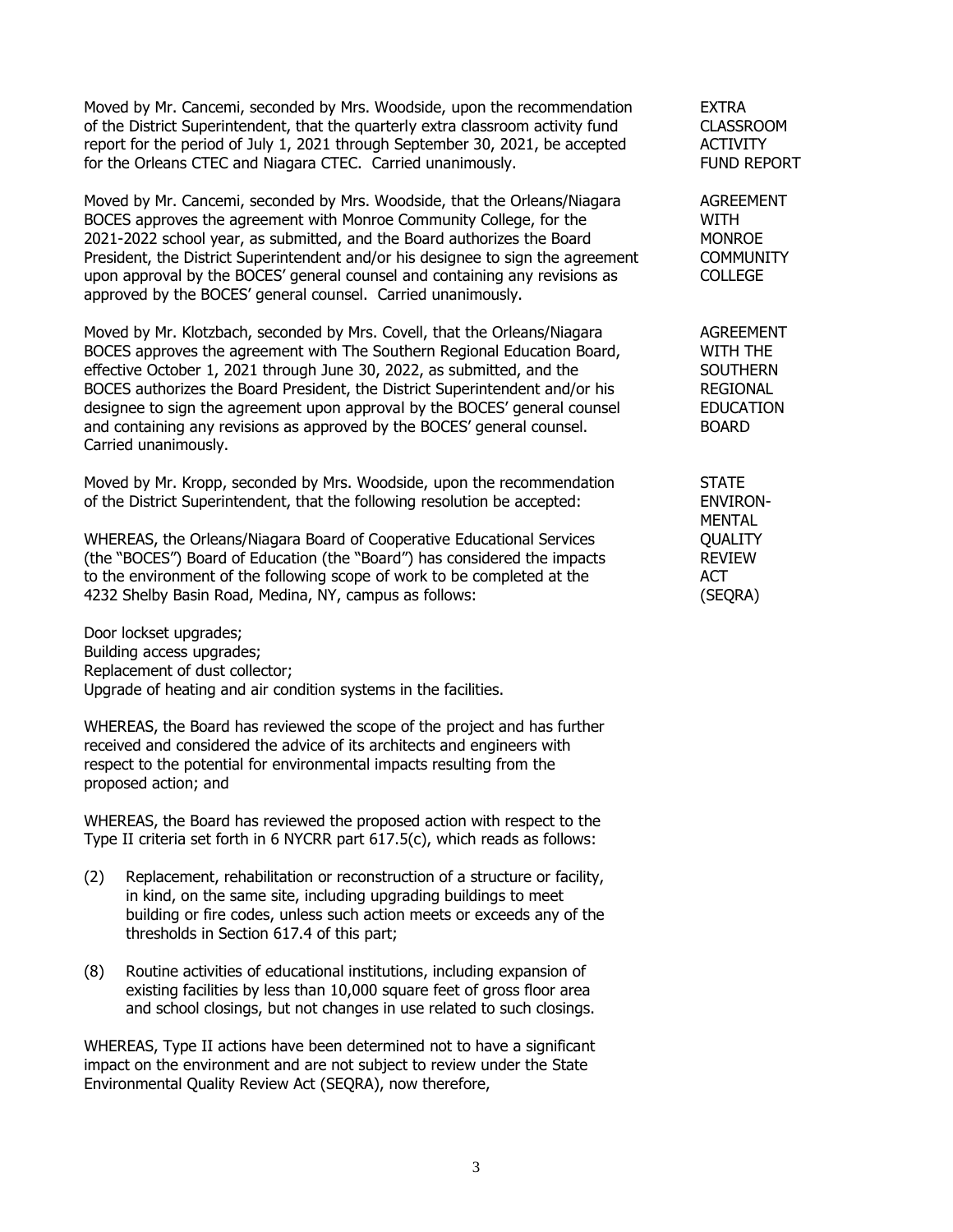BE IT RESOLVED, no further action is required by the Orleans/Niagara Board of Cooperative Educational Services with regard to SEQR for this action. Carried unanimously.

Moved by Mr. Klotzbach, seconded by Mr. Cancemi, that the following BOARD resolution be tabled: The state of the state of the state of the state of the state of the state of the state of the state of the state of the state of the state of the state of the state of the state of the state of the s

Resolved, upon the recommendation of the District Superintendent, that Board Policy No. 3410 (Recording and Listening Devices) be approved, as submitted. Carried unanimously.

Moved by Mr. Klotzbach, seconded by Mrs. Woodside, that the CODE CF CODE OF following resolution be tabled: CONDUCT

Resolved, that the Orleans/Niagara BOCES Code of Conduct, as submitted, is hereby adopted. Carried unanimously.

Moved by Mrs. Covell, seconded by Mr. Klotzbach, that the Orleans/Niagara DATE FOR BOCES will conduct a Public Hearing regarding the Code of Conduct at the PUBLIC January 12, 2022 board of education meeting. Carried unanimously. HEARING

Moved by Mr. Klotzbach, seconded by Mr. Bond, that the Board of Education CAPITAL authorizes the District Superintendent to proceed with plan and specification PROJECTS development for a capital project at the Orleans Career and Technical Center 2022 and Orleans Learning Center for classroom door locks, HVAC improvements to include air conditioning, and dust collection system at an initial estimated cost of \$2,500,00.00. Carried unanimously.

Moved by Mr. Klotzbach, seconded by Mrs. Swearingen, upon the RESIGNATION recommendation of the District Superintendent, that the resignation of B. GOOD **Brenda Good, Coordinator,** be accepted effective at the end of the day on November 12, 2021. Carried unanimously.

Moved by Mr. Klotzbach, seconded by Mrs. Swearingen, upon the RESIGNATION recommendation of the District Superintendent, that the resignation of K. KISZEWSKI **Kaitlyn Kiszewski, General Special Education Teacher,** be accepted effective at the end of the day on November 12, 2021. Carried unanimously.

Moved by Mr. Klotzbach, seconded by Mrs. Swearingen, upon the RESIGNATION recommendation of the District Superintendent, that the resignation of C. REIFORD **Casey Reiford, General Special Education Teacher,** be accepted effective at the end of the day on October 29, 2021. Carried unanimously.

Moved by Mr. Klotzbach, seconded by Mrs. Swearingen, upon the RESIGNATION recommendation of the District Superintendent, that the resignation of The Mass R. ROSSI **Katherine Rossi, Adult/Continuing Education Literacy Instructor,** be accepted effective at the end of the day on November 5, 2021. Carried unanimously.

Moved by Mr. Klotzbach, seconded by Mrs. Swearingen, upon the RESIGNATION recommendation of the District Superintendent, that the resignation of S. SMITH **Shelly Smith, Adult/Continuing Education Literacy Instructor,** be accepted effective at the end of the day on November 30, 2021. Carried unanimously.

3410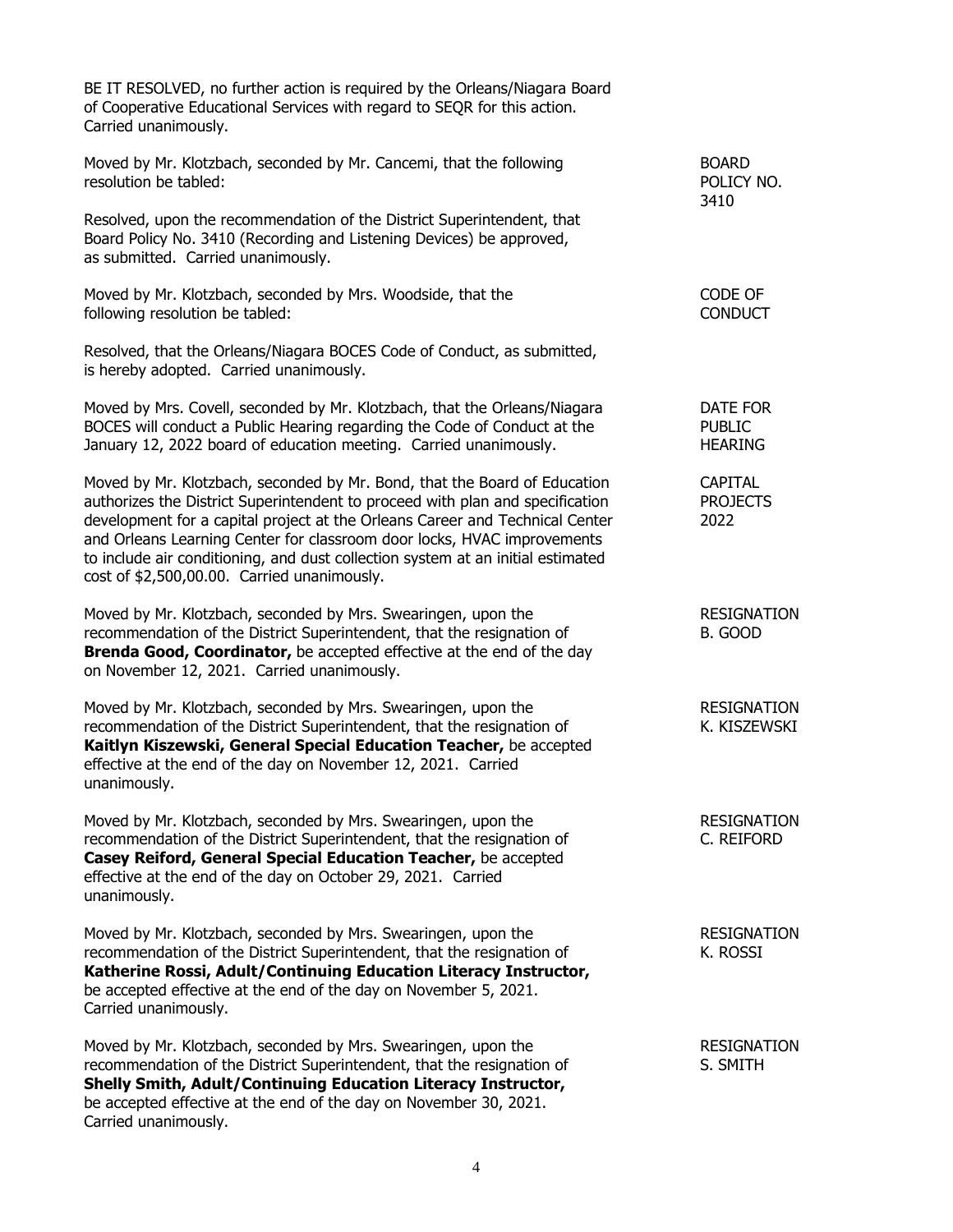Moved by Mr. Klotzbach, seconded by Mrs. Swearingen, upon the RESIGNATION recommendation of the District Superintendent, that the resignation of W. CLARK **Wendy Clark, Adult/Continuing Education Literacy Instructor,** be accepted effective at the end of the day on November 30, 2021. Carried unanimously.

Moved by Mr. Klotzbach, seconded by Mrs. Swearingen, upon the RESIGNATION recommendation of the District Superintendent, that the resignation L. LAFEVER of **Lori LaFever, Account Clerk Typist,** be accepted effective at the end of the day on October 29, 2021. Carried unanimously.

Moved by Mr. Klotzbach, seconded by Mrs. Swearingen, upon the RESIGNATION recommendation of the District Superintendent, that the resignation E. LABARBER of **Eva LaBarber, Teacher Aide (Special Education),** be accepted effective at the end of the day on November 4, 2021. Carried unanimously.

Moved by Mr. Klotzbach, seconded by Mrs. Swearingen, upon the RESIGNATION recommendation of the District Superintendent, that the resignation J. SMITH-VILLA of **Julianna Smith-Villa Tovias, Teacher Aide (Personal Care),** TOVIAS be accepted effective at the end of the day on November 5, 2021. Carried unanimously.

Moved by Mr. Klotzbach, seconded by Mr. Kropp, upon the TERMINATION recommendation of the District Superintendent, that the employment OF of **Racquel Page, Teacher Aide (Special Education),** is hereby EMPLOYMENT terminated, pursuant to Section 73 of the Civil Service Law, effective R. PAGE at the end of the day on November 10, 2021. Carried unanimously.

Moved by Mr. Klotzbach, seconded by Mrs. Osborn, upon the EXTENDED recommendation of the District Superintendent, that **Sara Arcese,** SICK **Speech and Hearing Teacher,** be granted up to 24.5 days of LEAVE extended sick leave, effective the afternoon of October 19, 2021, S. ARCESE contingent upon the submission of required documentation. Such days of extended sick leave shall not remain accrued after the employee's return to work. Carried unanimously.

Moved by Mr. Cancemi, seconded by Mrs. Swearingen, upon the APPOINTMENT recommendation of the District Superintendent, that Laura Vendryes, The MURE **Niagara Falls, NY, having successfully completed her probationary E. VENDRYES** period (2/26/18-2/26/22) and having professional certification in the area of practical nursing, be granted tenure in the area of **Practical Nursing,** effective February 26, 2022. Carried unanimously.

Moved by Mr. Klotzbach, seconded by Mr. Kropp, upon the APPOINTMENT recommendation of the District Superintendent, that the following and ADULT and ADULT individual(s) be appointed to serve on a part-time basis in the CONTINUING adult/continuing education program, at the hourly salary indicated, EDUCATION with no fringe benefits, except as required by law, effective as indicated below, unless terminated sooner. The employment of the individual(s) shall be at-will and at the pleasure of the Board of Education. Additionally, services of the individual(s) shall be utilized solely on an as-needed basis at the discretion of the District Superintendent. The District Superintendent shall be authorized to administer the terms and provisions of this resolution.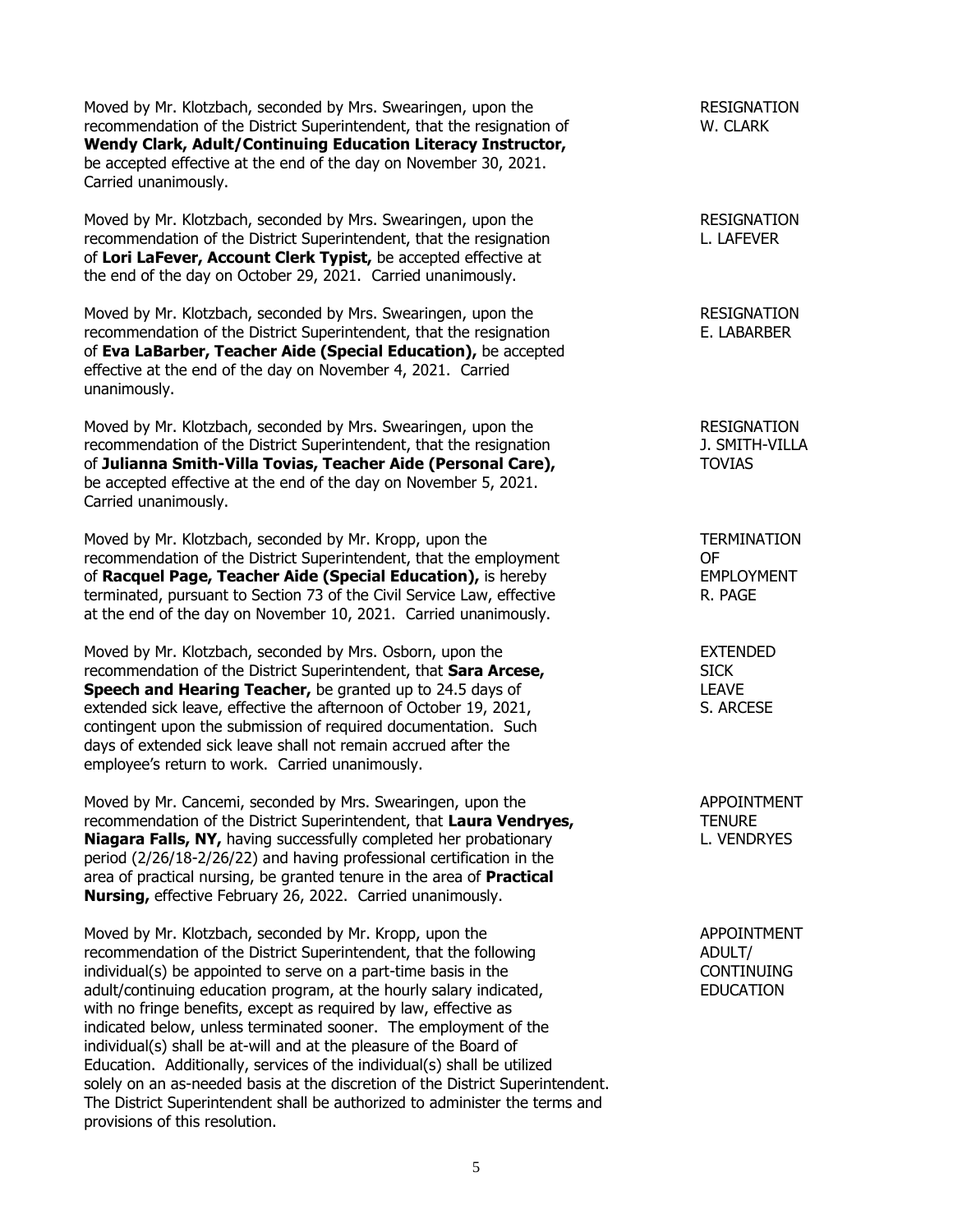### **Health Occupations Instructor (\$27.30 per hour) Sabrina DeCarlo Albion, NY Effective Dates: 10/27/21-6/30/22** Carried unanimously.

Moved by Mr. Klotzbach, seconded by Mr. Kropp, upon the recommendation APPOINTMENT of the District Superintendent, that the following individual(s) be appointed HOME/ without benefits, except as required by law, to the part-time position of **HOSPITAL** Home/Hospital Teacher at an hourly salary of \$30.00 per hour for TEACHER instructional time and an hourly salary of \$15.00 per hour for planning time, effective as indicated below through June 30, 2022, unless terminated sooner. The employment of the individual(s) shall be at-will and at the pleasure of the Board of Education. The employment of the individual(s) shall be at-will and at the pleasure of the Board of Education. The employment of the individual(s) shall be utilized solely on an as-needed basis at the discretion of the District Superintendent. Employment shall be automatically discontinued effective June 30, 2022, unless terminated sooner. This appointment shall be conditional pending the results of a criminal history records check, to the extent required by law. This appointment is made on an emergency conditional basis.

**Jeffrey Steinel Depew, NY Effective Date: 11/1/21** Carried unanimously.

Moved by Mr. Klotzbach, seconded by Mr. Kropp, upon the recommendation APPOINTMENT of the District Superintendent, that **Lynn Cook, Medina, NY,** be appointed NON-CERT. to provisional status in the position of **Account Clerk Typist,** effective PROV. November 4, 2021, at an annual full-time salary of \$32,045.00 to be pro-rated. L. COOK Carried unanimously.

Moved by Mr. Klotzbach, seconded by Mr. Kropp, upon the recommendation APPOINTMENT of the District Superintendent, that **Amanda Lukasik, Lockport, NY,** be NON-CERT. appointed to provisional status in the position of **Account Clerk Typist,** PROV. effective November 8, 2021, at an annual full-time salary of \$32,045.00 to A. LUKASIK be pro-rated. Carried unanimously.

Moved by Mr. Klotzbach, seconded by Mr. Kropp, upon the recommendation APPOINTMENT of the District Superintendent, that **Cherita McDuffie, Amherst, NY,** be NON-CERT. appointed to the position of **School Nurse,** effective November 15, 2021, PROB. to serve a 52-week probationary period, at an annual salary of \$38,985.00 to C. MCDUFFIE be pro-rated. Carried unanimously.

Moved by Mr. Klotzbach, seconded by Mr. Kropp, upon the recommendation APPOINTMENT of the District Superintendent, that **William Lowery, Jr., Niagara Falls, NY,** NON-CERT. be appointed to the position of **Teacher Aide (Special Education),** effective PROB. October 27, 2021, to serve a 52-week probationary period, at an annual salary W. LOWERY, JR. of \$18,300.00 to be pro-rated. Carried unanimously.

Moved by Mr. Klotzbach, seconded by Mr. Kropp, upon the recommendation APPOINTMENT of the District Superintendent, that **Elizabeth Erickson, Appleton, NY,** be NON-CERT. appointed to the position of **Teacher Aide (Personal Care)**, effective E. ERICKSON October 25, 2021 through June 30, 2022, unless terminated sooner, at an hourly salary of \$14.50. Carried unanimously.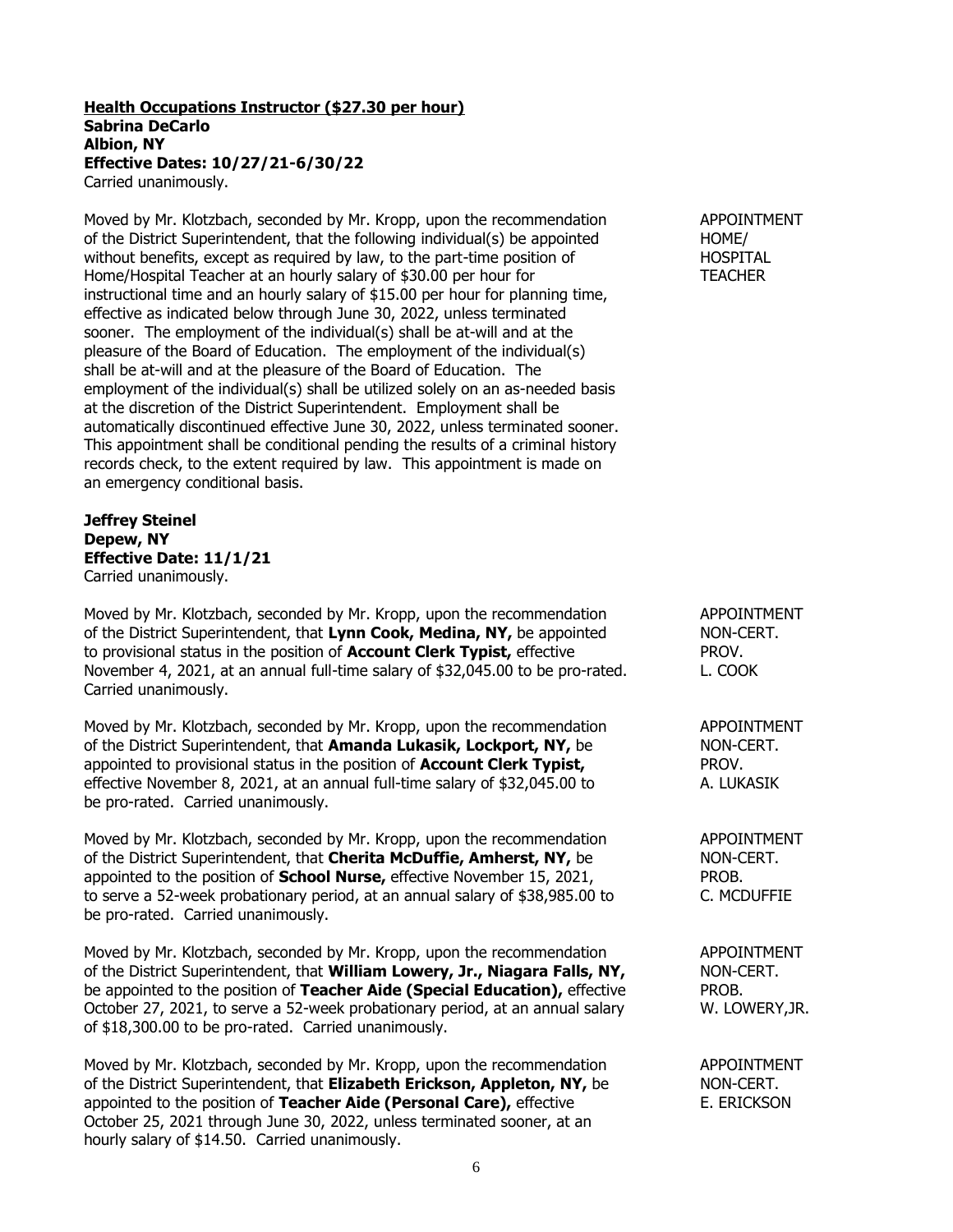Moved by Mr. Klotzbach, seconded by Mr. Kropp, upon the recommendation APPOINTMENT of the District Superintendent, that **Linda Bommer, Niagara Falls, NY,** be NON-CERT. appointed to the position of **Teacher Aide (Personal Care),** effective L. BOMMER October 29, 2021 through June 30, 2022, unless terminated sooner, at an hourly salary of \$14.50. Carried unanimously.

Moved by Mr. Klotzbach, seconded by Mr. Kropp, upon the recommendation APPOINTMENT of the District Superintendent, that **Tia Lipscomb, Lockport, NY,** be NON-CERT. appointed to the position of **Teacher Aide (Personal Care)**, effective T. LIPSCOMB November 1, 2021 through June 30, 2022, unless terminated sooner, at an hourly salary of \$14.50. Carried unanimously.

Moved by Mr. Klotzbach, seconded by Mr. Kropp, upon the recommendation APPOINTMENT of the District Superintendent, that **Liana DeLara, Barker, NY,** be appointed NON-CERT. to the position of **Teacher Aide (Personal Care),** effective November 8, 2021 L. DELARA through June 30, 2022, unless terminated sooner, at an hourly salary of \$14.50. Carried unanimously.

Moved by Mr. Klotzbach, seconded by Mr. Kropp, upon the recommendation APPOINTMENT of the District Superintendent, that **Katelynn Nola, Lockport, NY**, be NON-CERT. appointed to the position of **Teacher Aide (Personal Care)**, effective **K.** NOLA November 8, 2021 through June 30, 2022, unless terminated sooner, at an hourly salary of \$14.50. Carried unanimously.

Moved by Mr. Klotzbach, seconded by Mr. Kropp, upon the recommendation APPOINTMENT of the District Superintendent, that **Bradley Ames, Teacher Aide (Special** NON-CERT. **Education),** having successfully completed his probationary period, be B. AMES appointed to permanent status, effective December 20, 2021. Carried unanimously.

Moved by Mr. Klotzbach, seconded by Mr. Kropp, upon the recommendation APPOINTMENT of the District Superintendent, that the following individuals are hereby VOLUNTEER appointed to serve as **Volunteer** with no compensation, on an as-needed basis, as determined by the District Superintendent, to perform services including assisting students with individual and group lessons, observing students during academic activities and other related services and activities, and/or to promote and aid BOCES programs.

**Bridget Galus North Tonawanda, NY Effective Dates: 10/25/21-12/10/21 Student at Niagara University**

**Rachel Rumschik Buffalo, NY Effective Dates: 10/19/21-10/19/21** Carried unanimously.

Moved by Mr. Klotzbach, seconded by Mrs. Covell, upon the recommendation APPOINTMENT of the District Superintendent, that the following individual(s) be appointed, SUBSTITUTE without benefits, except as required by law, to the position of **Substitute** SCHOOL NURSE **School Nurse,** effective as indicated below, with services to be utilized on an as-needed basis at the discretion of the District Superintendent, at a daily rate of \$140.00. Employment shall automatically be discontinued effective June 30, 2022, unless employment is terminated sooner. Service shall be at-will and at the pleasure of the Board of Education.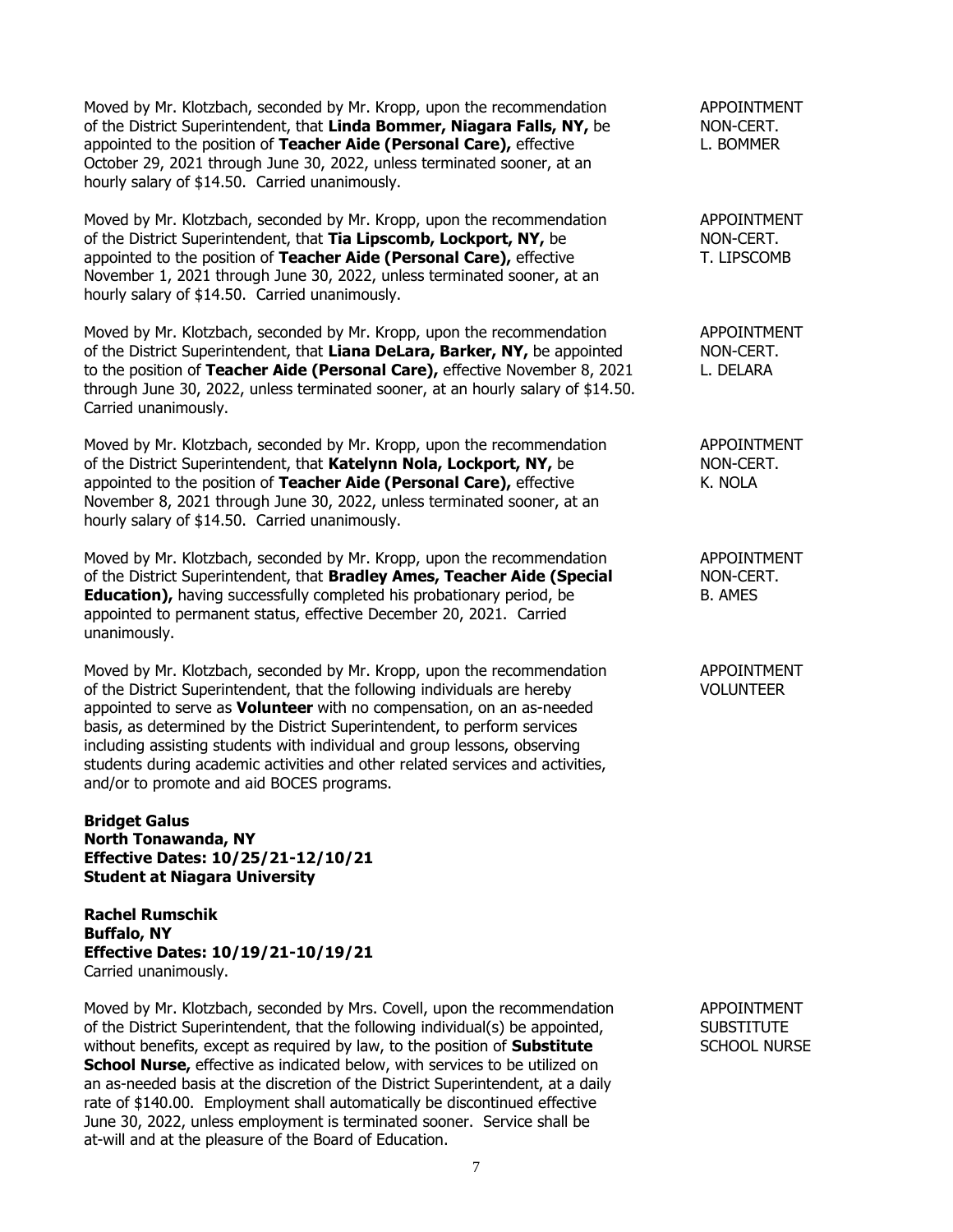# **Rebecca Wortkoetter Newfane, NY Effective Date: 10/12/21** Carried unanimously.

Moved by Mr. Klotzbach, seconded by Mrs. Covell, upon the recommendation APPOINTMENT of the District Superintendent, that **Courtney Slack, Practical Nursing** FOR **Teacher,** be approved to complete immunization reporting at an hourly rate ADDITIONAL of \$30.20, effective October 29, 2021 through December 31, 2021. Services WORK shall be on an as-needed basis. Carried unanimously. The case of the control of C. STACK

Moved by Mr. Klotzbach, seconded by Mrs. Woodside, upon the recommendation CONFERENCE of the District Superintendent, that the following conference requests be REQUESTS approved:

**Kyle Hinchcliffe,** 83rd Annual NYS AHPERD Conference, Verona, NY, November 17-20, 2021. Est. cost: \$824.46. Carried unanimously.

Moved by Mr. Cancemi, seconded by Mrs. Swearingen, upon the recommendation EXEMPLARY of the District Superintendent, that the following individuals be awarded \$600.00 SERVICE for having rendered exemplary service:

| <b>Position</b>                        |
|----------------------------------------|
| <b>Account Clerk Typist</b>            |
| <b>Coordinator</b>                     |
| <b>Secretary I</b>                     |
| <b>Coordinator</b>                     |
| Hamilton-Koehler, Paulette Coordinator |
| <b>Coordinator</b>                     |
| <b>Coordinator</b>                     |
| <b>Coordinator</b>                     |
|                                        |
|                                        |

Moved by Mr. Klotzbach, seconded by Mrs. Swearingen, that the Board of ANNUAL Education hereby authorizes the District Superintendent and/or Board of PROFESSIONAL Education President to make application to the New York State Education PERFORMANCE Department for waivers or modifications regarding the Annual Professional REVIEW PLAN Performance Review (APPR) Plan. Carried unanimously. (APPR)

Moved by Mr. Klotzbach, seconded by Mrs. Covell, upon the recommendation DONATION of the District Superintendent, that the donation of a 2008 Chevrolet HHR LT automobile be accepted from Charles Draudt, North Tonawanda, NY, to be used by the Orleans CTEC automotive technology program. Carried unanimously.

Moved by Mr. Klotzbach, seconded by Mrs. Covell, upon the recommendation DISPOSAL of the District Superintendent, that the Orleans/Niagara BOCES hereby OF ITEMS approves a 2003 Saturn VUE automobile (VIN# 5GZCZ33D13S875405) be disposed of or sold at auction. Carried unanimously.

Moved by Mr. Klotzbach, seconded by Mrs. Covell, upon the recommendation DISPOSAL of the District Superintendent, that the Orleans/Niagara BOCES hereby OF ITEMS approves a 2006 Chevrolet Impala automobile (VIN# 2G1WB58K169422812) be disposed of or sold at auction. Carried unanimously.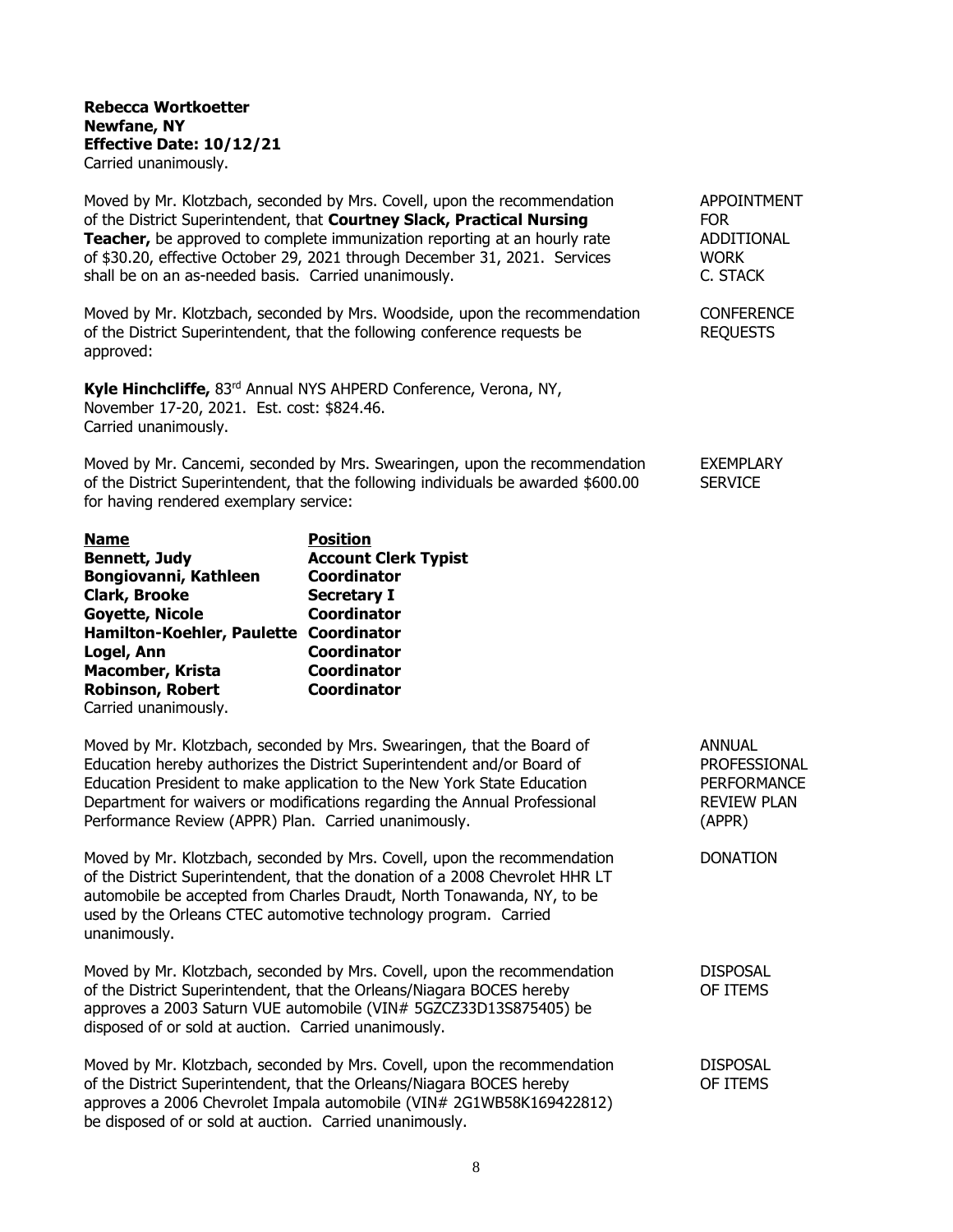Moved by Mr. Klotzbach, seconded by Mrs. Osborn, upon the recommendation RESIGNATION of the District Superintendent, that the resignation of **Jaimi Stapf, Adult/** J. STAPF **Continuing Education Literacy Case Manager,** be accepted effective at the end of the day on November 19, 2021. Carried unanimously.

Moved by Mr. Klotzbach, seconded by Mrs. Swearingen, upon the TERMINATION recommendation of the District Superintendent, that the employment of OF **Coty Hallows, Teacher Aide (Special Education), is terminated, EMPLOYMENT** effective immediately. Carried unanimously. The contract of the contract of the C. HALLOWS

Moved by Mr. Klotzbach, seconded by Mrs. Swearingen, upon the TERMINATION recommendation of the District Superintendent, that the employment OF of **Kelly Guidie, Teacher Aide (Personal Care),** is terminated, effective EMPLOYMENT immediately. Carried unanimously. **K. GUIDIE** 

Moved by Mr. Klotzbach, seconded by Mr. McDermott, upon the APPOINTMENT recommendation of the District Superintendent, that **Kelly Joslyn,** NON-CERT. **Gasport, NY,** be appointed to provisional status in the position of **PROV. Account Clerk Typist,** effective November 15, 2021, at an annual K. JOSLYN full-time salary of \$32,045.00 to be pro-rated. Carried unanimously.

Moved by Mr. Klotzbach, seconded by Mr. McDermott, upon the APPOINTMENT recommendation of the District Superintendent, that **Elaine Destino,** NON-CERT. **Niagara Falls, NY,** be appointed to provisional status in the position of PROV. **Keyboard Specialist,** with an effective date to be determined, at an E. DESTINO annual full-time salary of \$32,045.00 to be pro-rated. This appointment shall be conditional pending the results of a criminal history records check, to the extent required by law. This appointment is made on an emergency conditional basis. Carried unanimously.

Moved by Mr. Klotzbach, seconded by Mr. McDermott, upon the APPOINTMENT recommendation of the District Superintendent, that **Shannon Baccari,** CERT. PROB. **Lancaster, NY,** having initial certification in school building leader, is S. BACCARI hereby appointed to probationary status in the tenure area of **Coordinator,** in accordance with the agreement between the Orleans/Niagara BOCES and the Orleans/Niagara BOCES Administrators and Supervisors Association, effective November 24, 2021 until the end of the day on November 23, 2025, at a salary of \$84,500.00 to be pro-rated. Eligibility for consideration for tenure at the end of the probationary period shall be contingent upon the employee's attainment of a composite or overall Annual Professional Performance Review (APPR) rating of either "effective or highly effective" in three (3) years of preceding four (4) years. Additionally, if the employee receives a composite or overall annual APPR rating of "ineffective" in the final year of the probationary period, then she shall not be eligible for tenure at that time. Carried unanimously.

Moved by Mr. Klotzbach, seconded by Mr. McDermott, upon the APPOINTMENT recommendation of the District Superintendent, that **Sarah Gedraitis,** CERT. PROB. **Gasport, NY,** having professional certification in students with disabilities S. GEDRAITIS grades 1-6 and elementary education grades 1-6, is hereby appointed to probationary status in the tenure area of **Instructional Support Services in Special Education,** in accordance with the agreement between the Orleans/Niagara BOCES and the Orleans/Niagara BOCES Teachers' Association, effective November 29, 2021 until the end of the day on November 28, 2024, at a salary of PC 10 (\$56,600) plus master's degree stipend (\$1,200) to be pro-rated. Carried unanimously.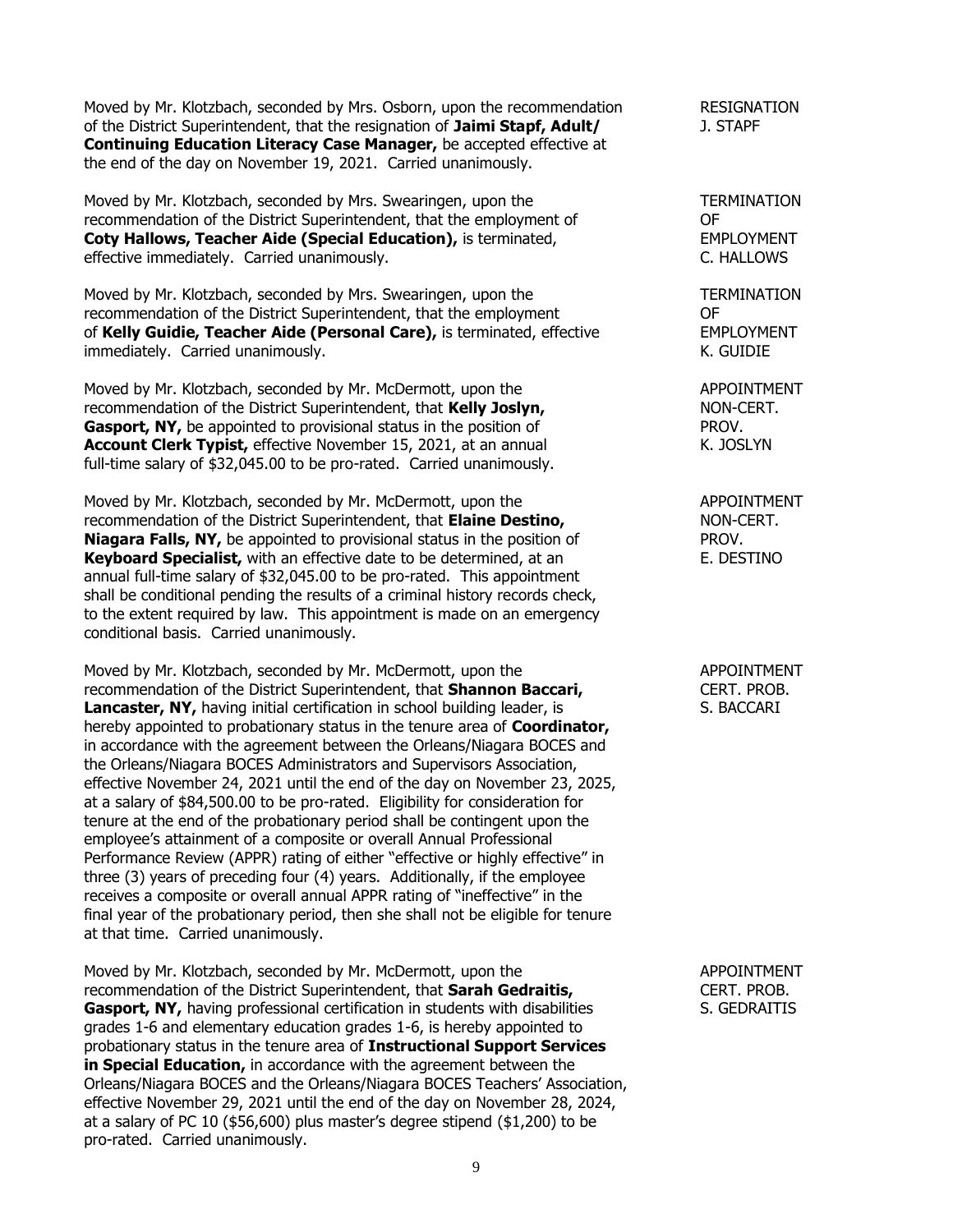Moved by Mr. Klotzbach, seconded by Mr. McDermott, upon the APPOINTMENT recommendation of the District Superintendent, that **Erin Cole,** CERT. PROB. **Amherst, NY,** having professional certification in students with E. COLE disabilities birth–grade 2 and students with disabilities grades 1-6, is hereby appointed to probationary status in the tenure area of **General Special Education,** in accordance with the agreement between the Orleans/Niagara BOCES and the Orleans/Niagara BOCES Teachers' Association, with an effective date to be determined, to serve a four-year probationary period, at a salary of PC 5 (\$49,500) plus master's degree stipend (\$1,200) to be pro-rated. Eligibility for consideration for tenure at the end of the probationary period shall be contingent upon the employee's attainment of a composite or overall Annual Professional Performance Review (APPR) rating of either "effective or highly effective" in three (3) years of preceding four (4) years. Additionally, if the employee receives a composite or overall annual APPR rating of "ineffective" in the final year of the probationary period, then she shall not be eligible for tenure at that time. Carried unanimously.

Moved by Mr. Klotzbach, seconded by Mr. McDermott, upon the APPOINTMENT recommendation of the District Superintendent, that **Brenda Good,** TEMPORARY/ **Batavia, NY, be appointed to the position of <b>Temporary/Substitute** SUBSTITUTE **Coordinator,** effective November 13, 2021 through June 30, 2022, B. GOOD unless employment is terminated sooner, at a salary of \$339.42 per full day, with services to be utilized on an as-needed basis. There will be no fringe benefits, except as required by law. Carried unanimously.

Mrs. Covell said Starpoint parents that home school want to send their **BOARD** children to school for socialization. Mrs. Feltz enjoyed the facilities MEMBER tour. Mr. Kropp said Wilson CSD will hold a capital project referendum on COMMENTS Tuesday. Mr. Cancemi said Niagara Falls CSD is lowering class time by 30 minutes per day because of bussing issues.

Moved by Mr. Klotzbach, seconded by Mrs. Osborn, to enter into executive EXECUTIVE session at 8:43 p.m. to discuss collective negotiations with the CSEA SESSION Clerical Association, the Teachers' Association (BOCESTA), the employment history of particular individuals and matters leading to the discipline of particular individuals. Carried unanimously.

Moved by Mrs. Swearingen, seconded by Mrs. Osborn, to reconvene the meeting at 8:56 p.m. Carried unanimously.

Moved by Mr. Klotzbach, seconded by Mrs. Covell, that the Orleans/Niagara RATIFICATION BOCES hereby ratifies and approves funds to implement the settlement OF AGREEMENT agreement with the Educational Secretaries Unit of CSEA, Inc., dated WITH EDUC'L. October 7, 2021, as submitted, for a successor collective bargaining SECRETARIES agreement with a term of July 1, 2019 through June 30, 2024. Carried **OF CSEA, INC.** unanimously.

Moved by Mr. Klotzbach, seconded by Mrs. Swearingen, that the ADMINIS-Orleans/Niagara BOCES authorizes the District Superintendent, in his TRATIVE discretion, to authorize the administrative leave with pay of a particular **LEAVE** employee. Carried unanimously. WITH PAY